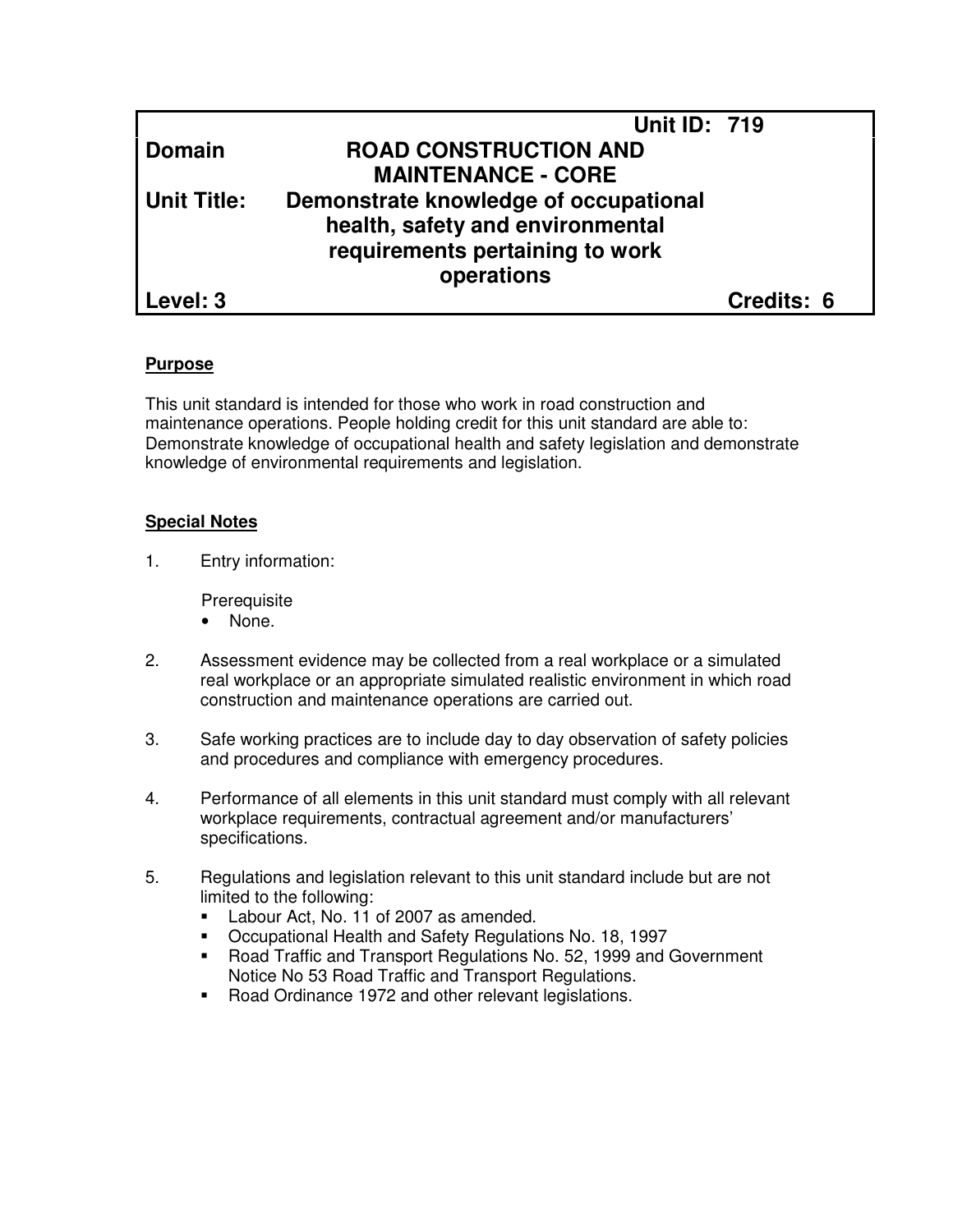# **Quality Assurance Requirements**

This unit standard and others within this subfield may be awarded by institutions which meet the accreditation requirements set by the Namibia Qualifications Authority and the Namibia Training Authority and which comply with the national assessment and moderation requirements. Details of specific accreditation requirements and the national assessment arrangements are available from the Namibia Qualifications Authority and the Namibia Training Authority. All approved unit standards, qualifications and national assessment arrangements are available on the Namibia Training Authority website www.nta.com.na.

# **Elements and Performance Criteria**

## **Element 1: Demonstrate knowledge of occupational health and safety legislation.**

## **Performance Criteria**

- 1.1 The importance, purpose and principles of health and safety is described in terms of consequences for employees, employers, plant and equipment, work operations and the public at large.
- 1.2 Employee and employer responsibilities and obligations for health and safety in the workplace are verified in line with relevant legislation.
- 1.3 Duties of a person who controls safety at work are described in accordance with the Occupational Health and Safety Act No 18, 1997.
- 1.4 Types of work that are notifiable are identified in accordance with legislative requirements.
- 1.5 Mechanisms and responsibilities for reporting of unsafe working practices and conditions are interpreted according to legislative requirement.
- 1.6 Mechanism and responsibilities for reporting accidents are applied according to legislative requirements.
- 1.7 Penalties and constraints able to be imposed within the legislation are described.

#### **Element 2: Demonstrate knowledge of environmental requirements and legislation.**

#### **Performance Criteria**

- 2.1 The principle purpose of environmental legislation and regulation are described.
- 2.2 The potential impact on the environment arising from road construction operations is described.
- 2.3 The financial consequences of ignoring the environmental legislation and regulations are evaluated.